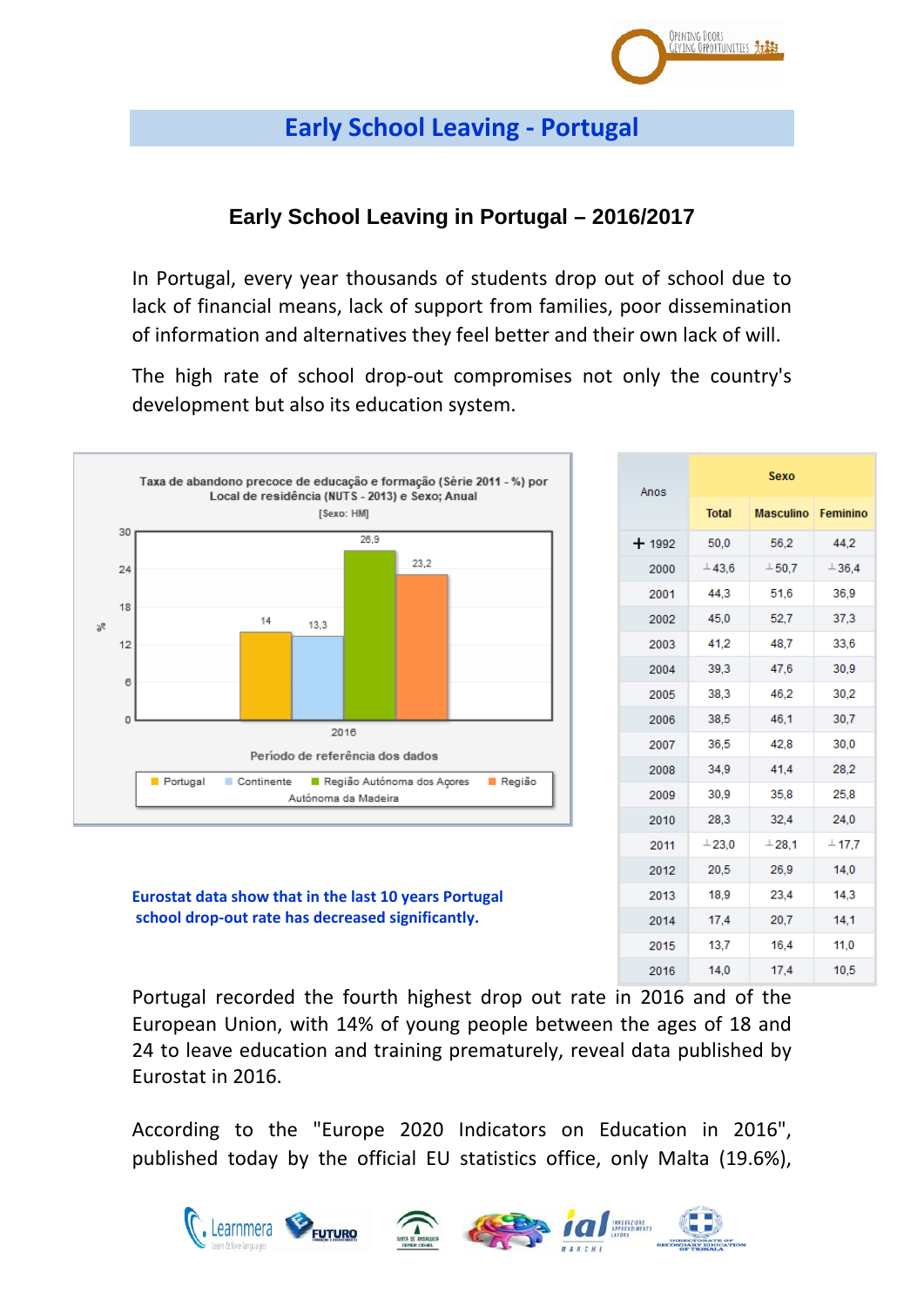

Spain (19%) and Romania (18.5%) presented last year higher drop-out rates than Portugal, with the Union average at 10.7%.

Eurostat data show that in the last 10 years Portugal has experienced a marked drop in school drop-out rates (the percentage of the population aged 18-24 who did not go beyond the first cycle of upper secondary education and did not continue studies or training). which in 2006 stood at 38.5%, the highest of all Member States.

Portugal may also meet the target set in the framework of the "Europe 2020 Objective" of having a drop-out rate of no more than 10% in line with the EU average (each Member State has the its own objective according to its reality, and that between the 28 Member States it varies between 4% and 16%).

The other indicator published today by Eurostat on the percentage of people between the ages of 30 and 34 who successfully completed higher education shows that Portugal, with a rate of 34.6%, was also below the European average (39.1% %) in 2016, more than five points from its "Europe 2020 target" target of at least 40% (also in this case in line with the EU average target).

In this case too, Portugal has registered a very significant evolution in the last 10 years, since in 2006 only 12.9% of the people between the ages of 30 and 34 had obtained a diploma in higher education, which at the time constituted the fifth lowest value of the EU (now the tenth lowest).

## **Back to school dropout rate 2017**

After the rise in 2016, the early school leaving rate dropped back to 12.6% in 2017, the lowest figure since 1992. Portugal has two years to reach 10% and meet the European target for 2020.

After the rise in 2016, the early school leaving rate dropped back to 12.6% in 2017, the lowest figure since 1992. Portugal has two years to reach 10% and meet the European target for 2020.

In 2007, the dropout rate in primary and secondary education was 36.5%, almost three times that of 2017. The downward trend, which has been consolidated in the last decade, was only broken by a three tenths 2016, when it increased from 13.7% to 14%.

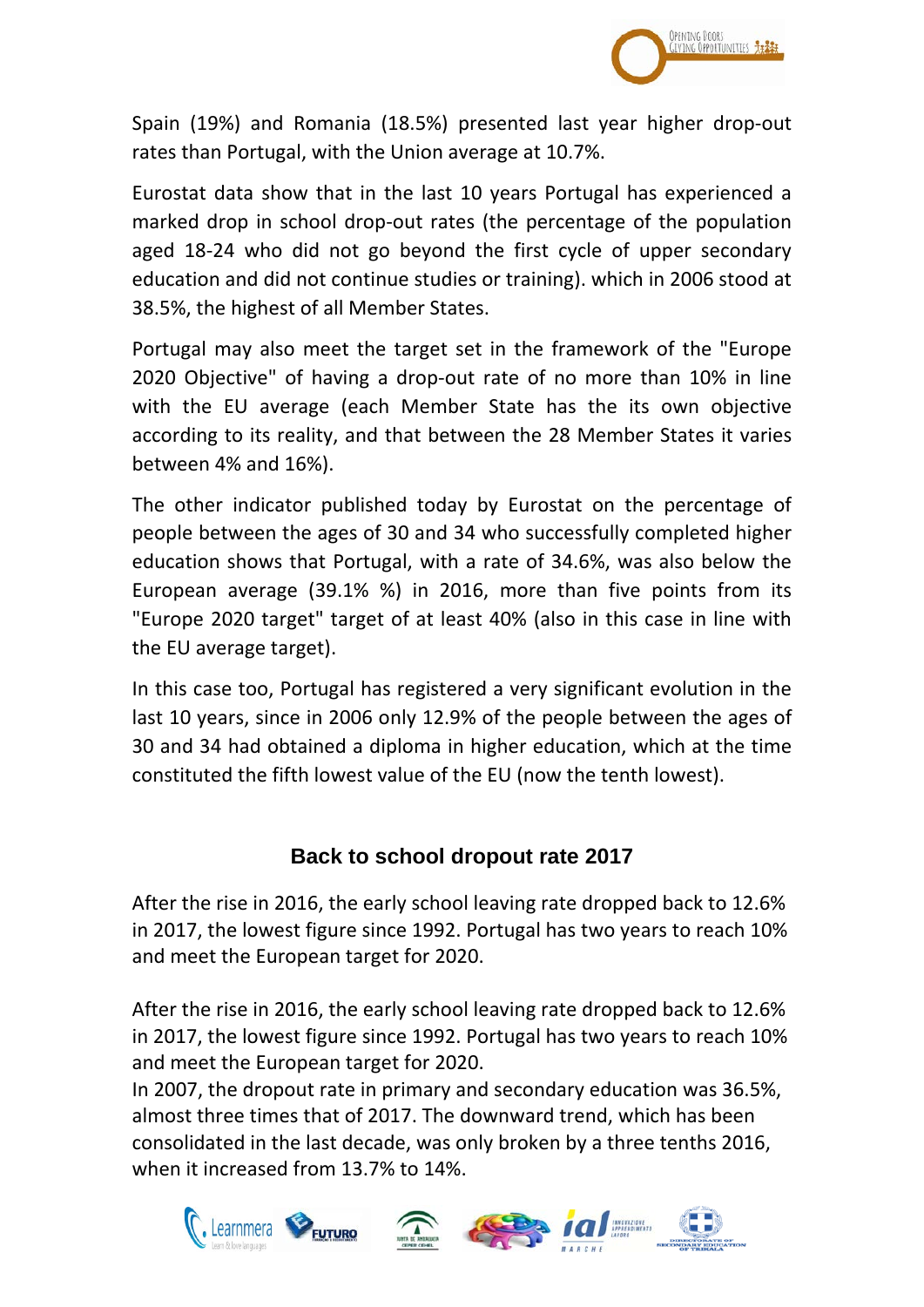

This is the lowest since 1992. The National Statistics Institute (INE) showed a rate of 12.6% in February 2018, and the Ministry of Education was quick to congratulate itself on the "considerable decrease over the year previous". The INE calculates the sample indicator from the employment survey of 18 to 24-year-olds "who did not complete secondary education, were in the four weeks prior to the survey without any formal or informal education and training ".

School dropouts are more common in boys, who represent 15.3% of cases, than in girls, with 9.7%.

|       | Rate - %     |              |               |  |
|-------|--------------|--------------|---------------|--|
| Years | <b>Sex</b>   |              |               |  |
|       | <b>Total</b> | <b>Male</b>  | <b>Female</b> |  |
| 1992  | 50,0         | 56,2         | 44,2          |  |
| 1993  | 46,7         | 52,9         | 40,7          |  |
| 1994  | 44,3         | 49,4         | 39,2          |  |
| 1995  | 41,4         | 47,1         | 35,5          |  |
| 1996  | 40,1         | 45,6         | 34,4          |  |
| 1997  | 40,6         | 46,8<br>34,4 |               |  |
| 1998  | $\perp$ 46,8 | $\perp$ 52,5 | $\perp$ 41,1  |  |
| 1999  | 44,8         | 51,0         | 38,7          |  |
| 2000  | $\perp$ 43,6 | $\perp$ 50,7 | $\perp$ 36,4  |  |
| 2001  | 44,3         | 51,6         | 36,9          |  |
| 2002  | 45,0         | 52,7         | 37,3          |  |
| 2003  | 41,2         | 48,7         | 33,6          |  |
| 2004  | 39,3         | 47,6         | 30,9          |  |
| 2005  | 38,3         | 46,2         | 30,2          |  |
| 2006  | 38,5         | 46,1         | 30,7          |  |
| 2007  | 36,5         | 42,8<br>30,0 |               |  |
| 2008  | 34,9         | 41,4         | 28,2          |  |
| 2009  | 30,9         | 35,8         | 25,8          |  |
| 2010  | 28,3         | 32,4         | 24,0          |  |
| 2011  | $\perp$ 23,0 | $\perp$ 28,1 | $\perp$ 17,7  |  |
| 2012  | 20,5         | 26,9         | 14,0          |  |
| 2013  | 18,9         | 23,4         | 14,3          |  |
| 2014  | 17,4         | 20,7         | 14,1          |  |
| 2015  | 13,7         | 16,4         | 11,0          |  |
| 2016  | 14,0         | 17,4         | 10,5          |  |
| 2017  | 12,6         | 15,3         | 9,7           |  |

## **Early exit rate of education and training: total and by sex - 1992/2017**

 $\perp$  Break of series

Data Sources: INE - Employment Survey Source: PORDATA Last updated: 2018-02-07







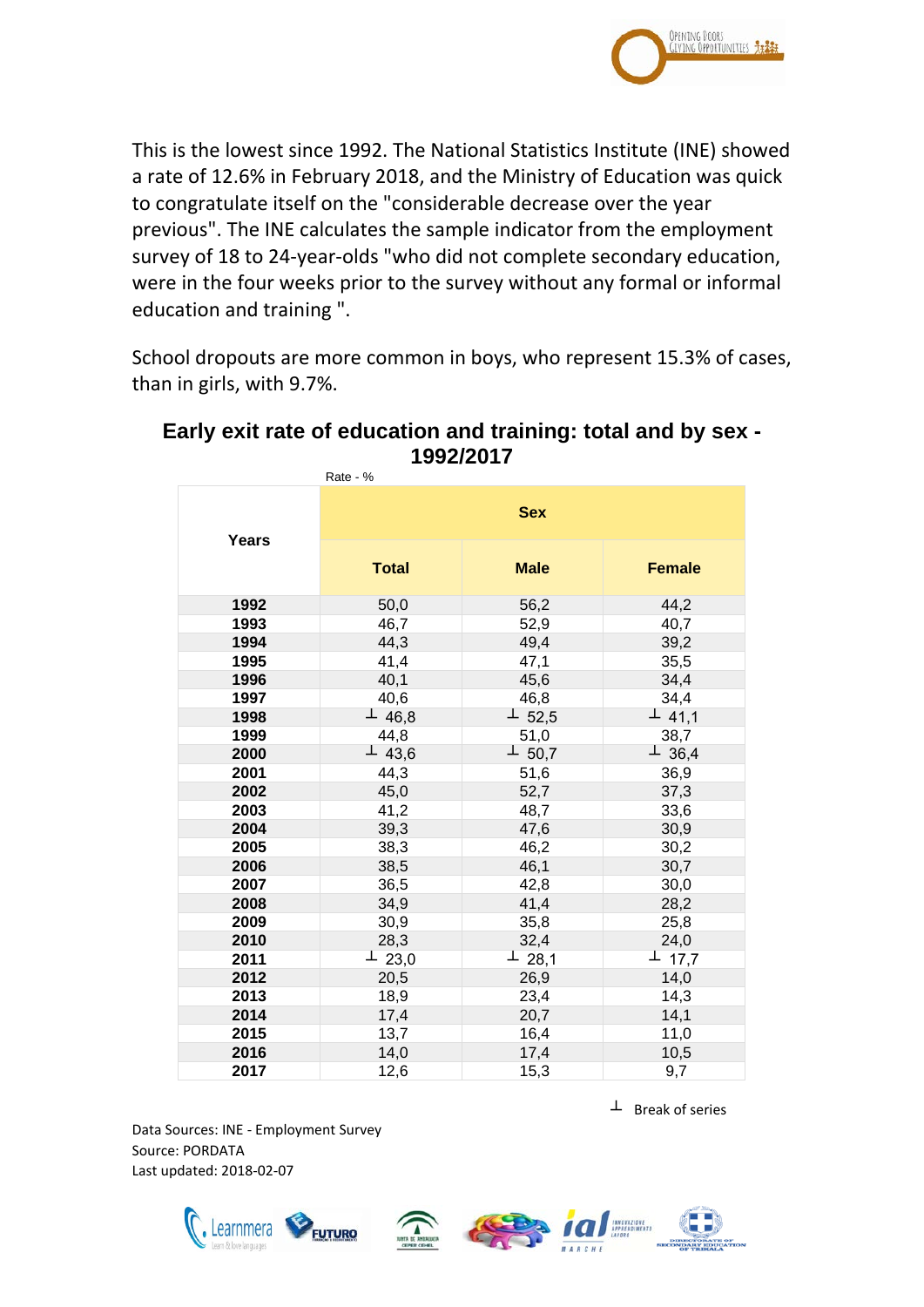

| <b>Place of residence (NUTS -</b><br>2013) |               | <b>Early abandonment</b><br>rate of education and<br>training (Series 2011 -<br>%) by Place of<br>residence (NUTS -<br>2013) and Sex; Annual<br>(2)<br>Data reference period |   |      |   |     |   |
|--------------------------------------------|---------------|------------------------------------------------------------------------------------------------------------------------------------------------------------------------------|---|------|---|-----|---|
|                                            |               | (1)                                                                                                                                                                          |   |      |   |     |   |
|                                            |               | 2017                                                                                                                                                                         |   |      |   |     |   |
|                                            |               | <b>Sex</b>                                                                                                                                                                   |   |      |   |     |   |
|                                            |               | ΜF                                                                                                                                                                           |   | M    |   | F   |   |
|                                            |               | $\%$<br>℅<br>$\%$                                                                                                                                                            |   |      |   |     |   |
| <b>Portugal</b>                            | PТ            | 12,6                                                                                                                                                                         |   | 15,3 |   | 9,7 |   |
| <b>Continent</b>                           |               | 11.9                                                                                                                                                                         |   | 14.4 |   | 9.4 |   |
| <b>Autonomous Region of</b><br>the Azores  | $\mathcal{P}$ | 27,8                                                                                                                                                                         |   |      | ş |     | ş |
| <b>Autonomous Region of</b><br>Madeira     | 3             |                                                                                                                                                                              | ş |      | Ş |     | Ş |

Early abandonment rate of education and training (Series 2011 -%) by Place of residence (NUTS - 2013) and Sex; Annual - INE, Employment Survey

#### *Grades:*

*(1) Calibrated values based on population estimates calculated from the definitive results of the 2011 Census. (2) "Early abandonment of education and training" is one of the indicators used to monitor the Europe 2020 strategy (formerly "early school leaving"). The figures presented follow the Eurostat calculation methodology.*

*Conventional Signs: §: Deviation from the quality standard / High coefficient of variation*









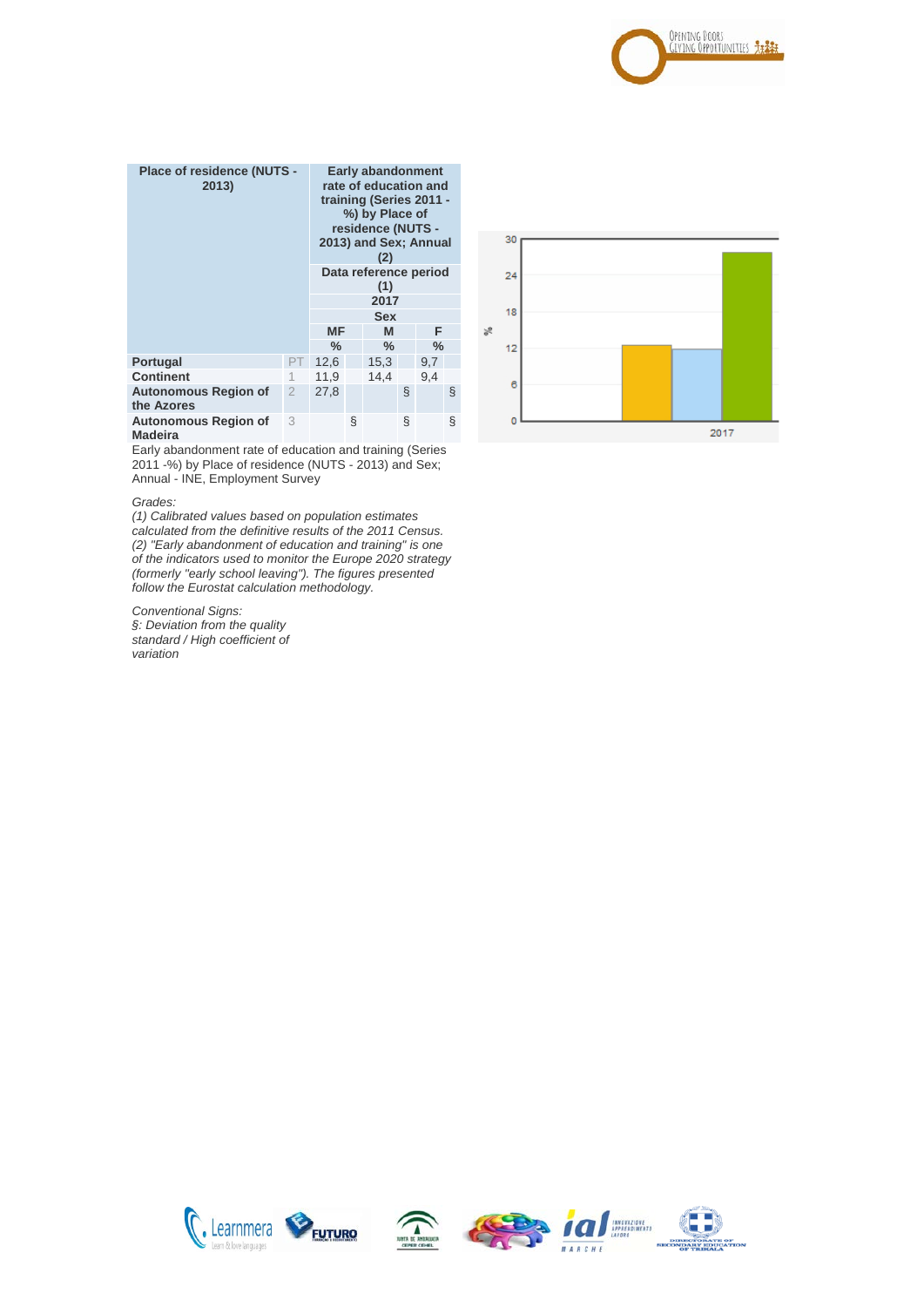

### **Abandonment of the education and training system: differences are more visible between men and women than between regions of mainland Portugal**

Population between 18 and 24 years old that did not complete secondary education and is not enrolled in the education and training system according to sex, Portugal, in 2012 (%)

|                        | <b>Total</b> | <b>Homens</b> | <b>Mulheres</b> |
|------------------------|--------------|---------------|-----------------|
| <b>Norte</b>           | 21,3         | 28,3          | 14.0            |
| Centro                 | 18,7         | 24,7          | 12,3            |
| Lisboa                 | 20,1         | 26,2          | 13,8            |
| Alentejo               | 19,4         | 24,2          | 14,2            |
| Algarve                | 20,2         | 22,9          | 17,3            |
| R. Autónoma dos Açores | 34,4         | 40,5          | 28.0            |
| R. Autónoma da Madeira | 29.0         | 37.4          | 20.1            |
| Portugal               | 20,8         | 27,1          | 14,3            |

The percentage differences between the regions of mainland Portugal are moderate if one takes into account the national reference (20.8%). The Northern region is still above this value (21.3%). It is in the Autonomous Regions of the Azores and Madeira where the percentage of the population between the ages of 18 and 24 that is not in the education and training system, having completed at most basic education (ISCED 2), are much higher (29% and 34.4%, respectively).

However, if the percentages for women in the Autonomous Regions (28% for the Azores and 20.1% for Madeira) are close to the national level, the men have a much more burdensome and contrasting level (in the case of the Azores 40%).

The differences between men and women are very evident in this regard. In all regions, men have higher rates of early school leaving than women is in the Autonomous Region of Madeira and in the North where these values are higher (17.3% and 14.3%, respectively).

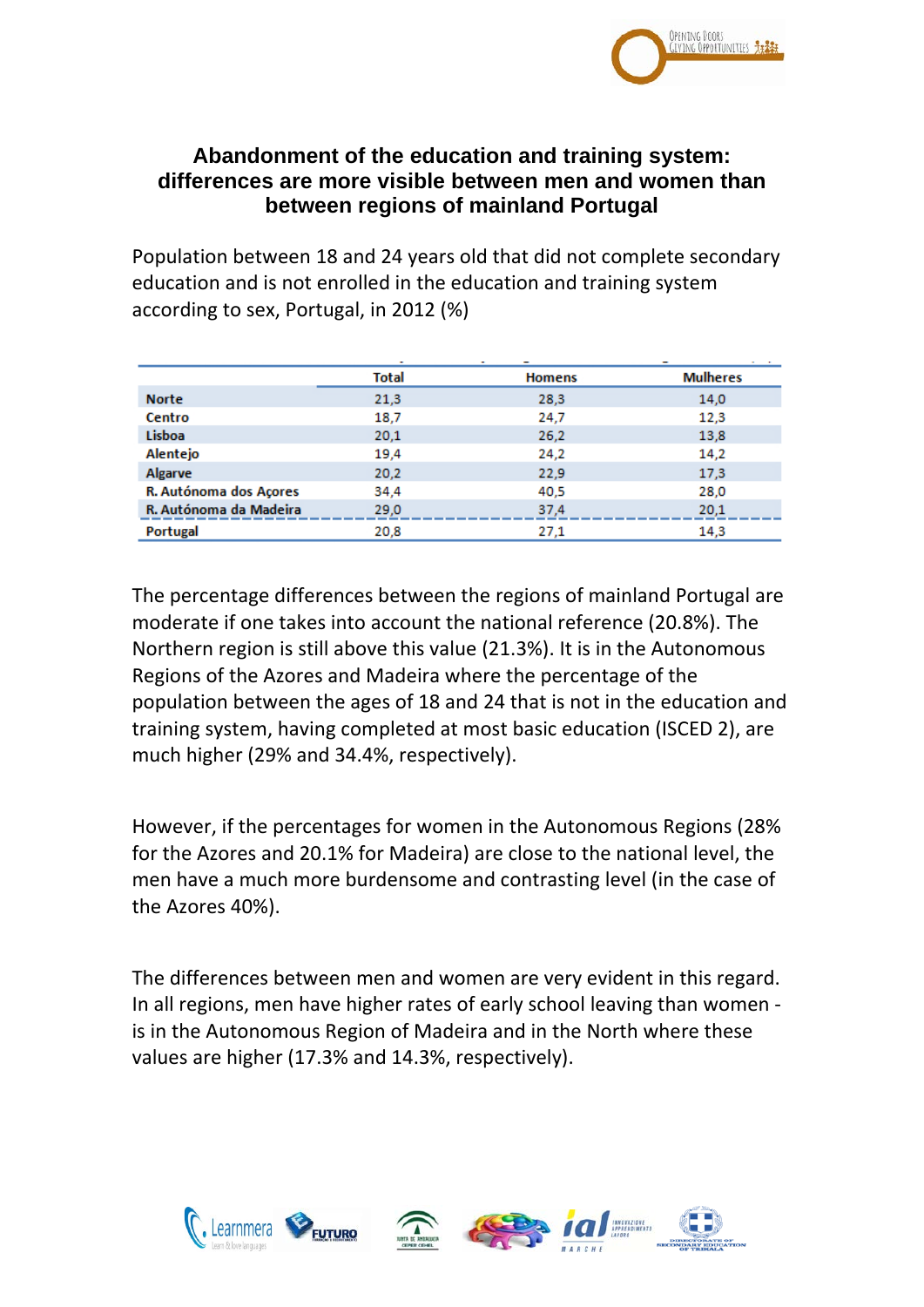

According to the Ministry of Education, "Portugal continues to register worrying levels of school drop-out, which reinforces the need to continue and strengthen investment in Portuguese qualification policies." The ME reminds that the Government Program is "prioritized to qualify as the first axis of the National Reform Program, through the following measures:

- **Qualifying Program***,* retaking the investment that was discontinued between 2011 and 2015 in the training and qualification of adults, to compensate for the qualification deficit due to dropping out of school.
- **National Program for the Promotion of School Success**, focusing on preventive action, focused on the first years of schooling, so that the conditions that have led to abandonment are corrected from the beginning of the students' school journey.
- **Reinforcement and valorization of Vocational Education***,* focusing on the valuation of all students and the plurality of courses, in response to vocations and qualification needs.
- **Strengthening School Social Action**, investing in the most vulnerable populations, taking into account the incidence of abandonment in socioeconomically disadvantaged groups.
- **Territorial policies to combat school drop-out***,* promoting joint work among municipalities, inter-municipal communities and government in the management of funds available for the construction of programs to combat school drop-out with effective impact and relevance.

## **Early School Leaving in Portugal Causes in Portugal**

It is in the list of causes where the greatest controversy appears naturally, which is understood since its own realization presupposes that those responsible are also identified. At this point no one is entirely guilty.

The main causes come from 4 predominant factors such as:

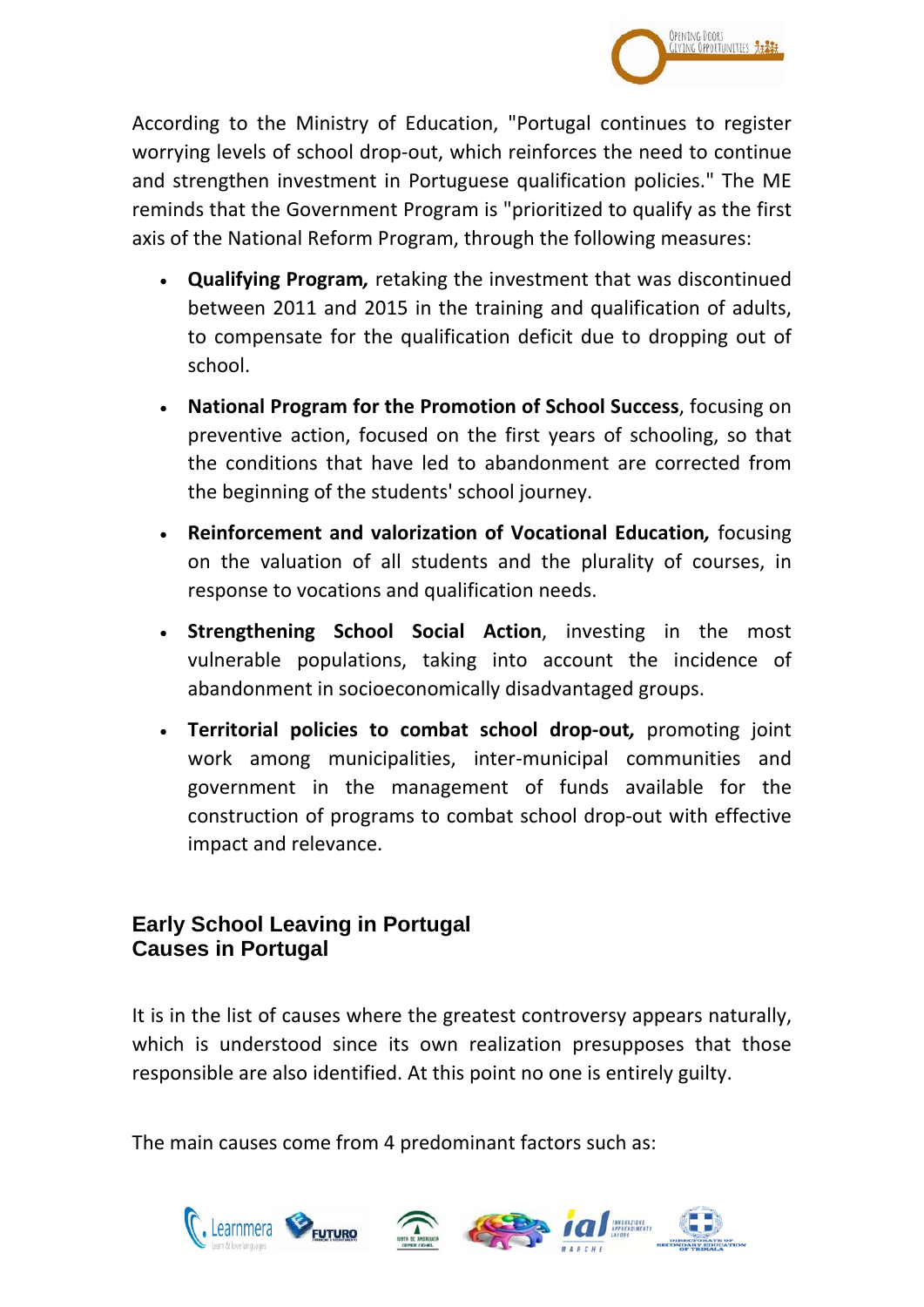

#### **Students, Families, Teachers and the School**

#### **Students:**

- Delays in cognitive development. Psychometric intelligence scales have been pointed out as a good indicator to identify these individual causes of school failure. The problem is that the vast majority of students who fail in school results have a normal development. -The characteristic instability in adolescence, is among the many individual causes of failure. It often leads the student to reject school, to disinvest in the study of subjects, and often to indiscipline.

### **Family:**

- Authoritarian powers, family conflicts, litigious divorces, are part of causes that may lead to the student feeling rejected, and begin to disinterest for his school career, adopting undisciplined behavior. -The social origin of the students has been the most used cause to justify the worst results, especially when they are obtained by students from families with low economic resources.

#### **Teachers:**

- The management of the discipline in the classroom is another factor that greatly influences the students' academic performance. But we are far from being able to say that a completely disciplined class is one where school failure failure disappears. - Teaching methods, didactic resources, communication techniques that are inappropriate to the characteristics of the class or of each student, are also part of a wide range of causes.

#### **School :**

- Low expectations of teachers and students in relation to school. In schools where this happens the results will tend to confirm what everyone is waiting for.

- The high number of pupils per school and class also tends not only to lead to increased conflicts, but also to lower individual income.

#### **Conclusion**

Nobody has any doubts in agreeing that the current society is based on a

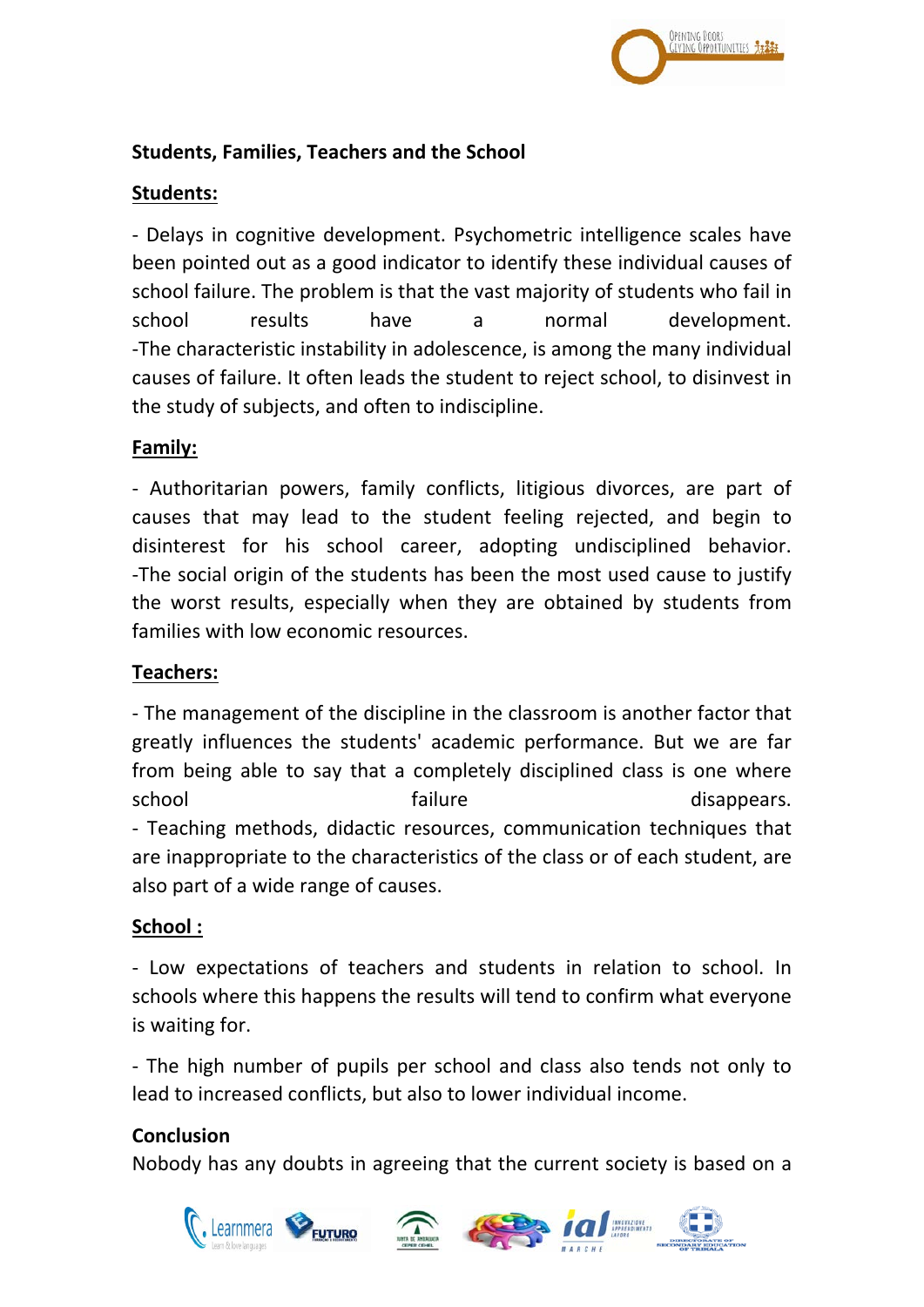

set of values that discourage the study and promote the school failure. Fun, Individualism and Consumerism, three essential values in today's society, are in everything opposed to what the school means: reflected attitudes, incessant search for knowledge and values.

#### **Measures against Early School Leaving**

Studies of successful prevention and intervention programmes point to the importance of professionalisation (of teachers and headteachers) and, above all, of the establishment of 'professional communities'. These are cross-institutional, interdisciplinary teams that work on pedagogical challenges over the longer term and try to devise solutions to the issues faced in their respective local schools. The notion of 'professionalism' is often reduced to specialist and teaching expertise; yet studies show that social skills, together with the associated building of positive relationships with pupils, are paramount in the educational process. In this context, it is important that a positive school climate should prevail, as well as a protected environment (from safe routes to school to the avoidance of physical violence and bullying). Alienation and lack of identification can easily happen, particularly in large school complexes (where anonymity is an issue). Relationships and classes should be designed in such a way as to reduce fear of failure and keep escapist fantasies at bay. Too rarely does teaching build on the skills that pupils have already acquired in their everyday lives, thus resulting in teaching practices which are oriented more on deficiencies than on resources. Indeed, there is often a mistaken belief that such an approach would place decreasing academic demands on pupils. Yet research shows that the opposite is in fact the case: high standards combined with intensive support increase academic performance and exam success rates.

At the same time, prevention and intervention measures should always address in-school activities in their entirety. A distinction can be made here between three areas, namely in-school, out-of-school and systemic areas. Programmes that cover all three areas produce the best results. A good example here would be a programme that links new types of teaching and tutoring (in-school), out-of-school activities and partnerships (work experience, leisure activities, mentoring, etc.) with changes to the system (new curricula, cooperation between schools, etc.). Modern